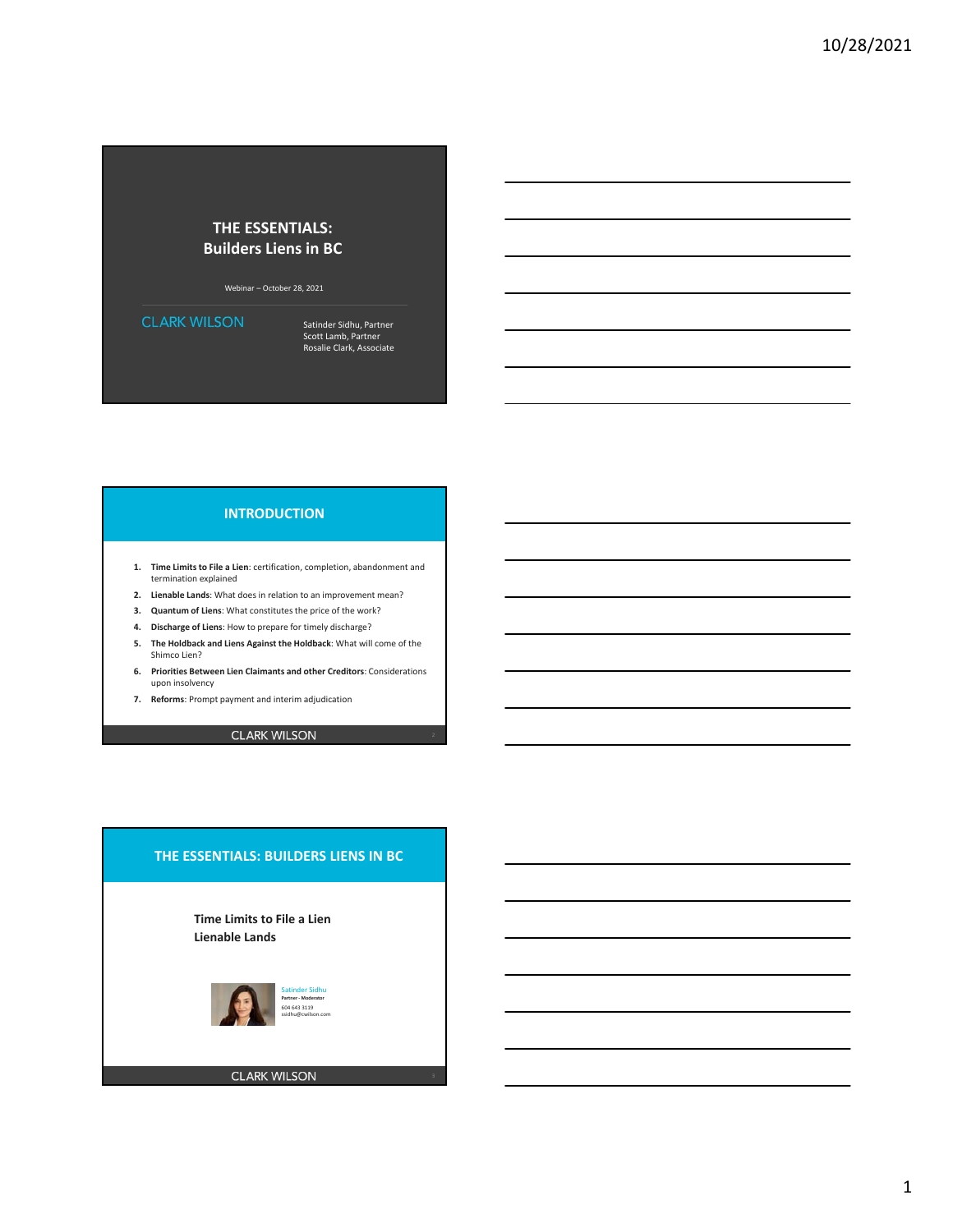### Core Features of the *Builders Lien Act*

#### • **Lien against land**

- A claimant can file a lien for work performed and materials supplied in connection with an improvement to land, even if the claimant has no contract with the owner
- Lien can be satisfied from court‐ordered sale of lands but rare as payment disputes usually resolved
- Must file claim of lien in prescribed form in the land title office within strict time limit
- To enforce lien must commence an action in Supreme Court and file a certificate of pending litigation in one year
- **Holdback**
- 
- **Statutory trust**
- **CLARK WILSON**





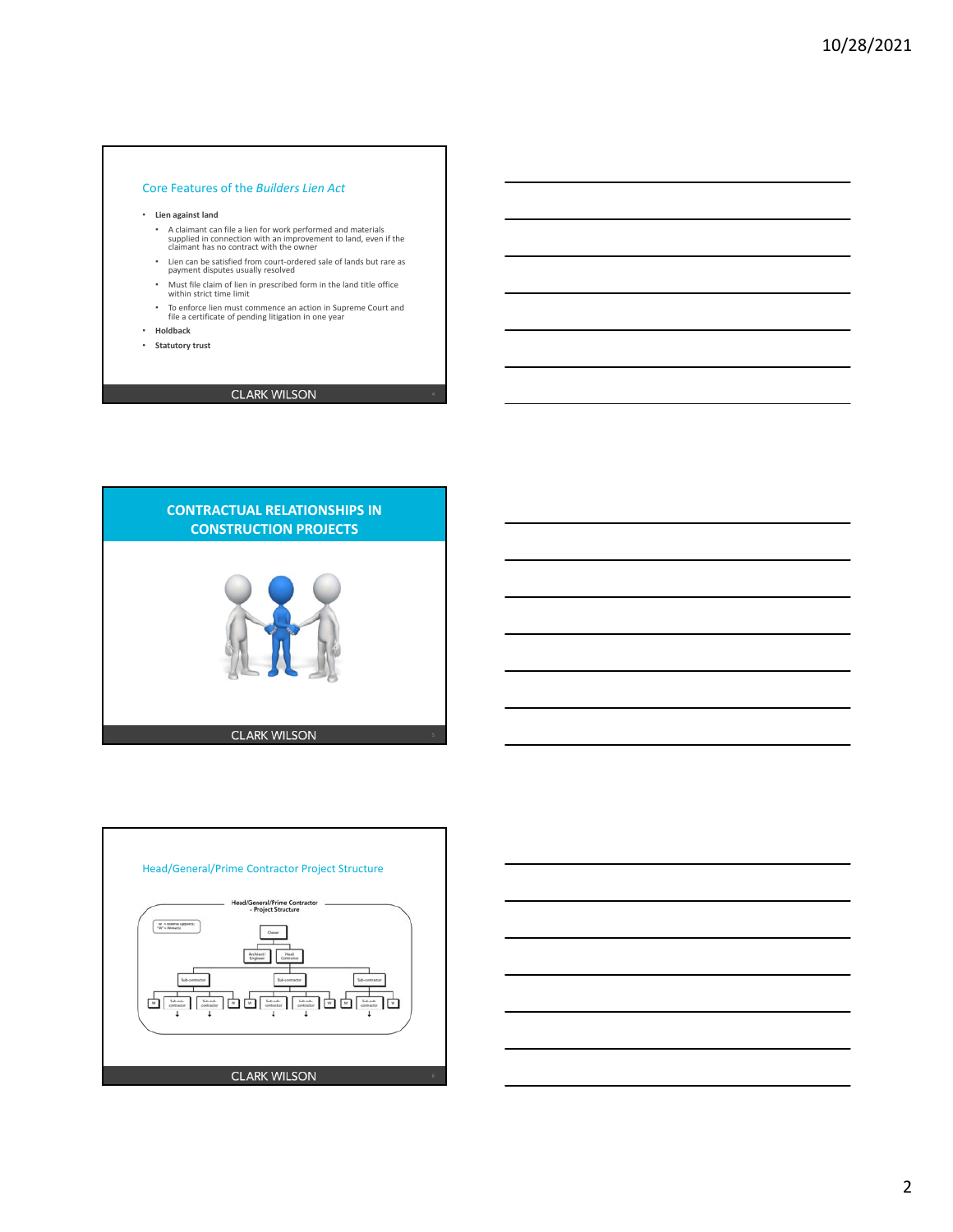









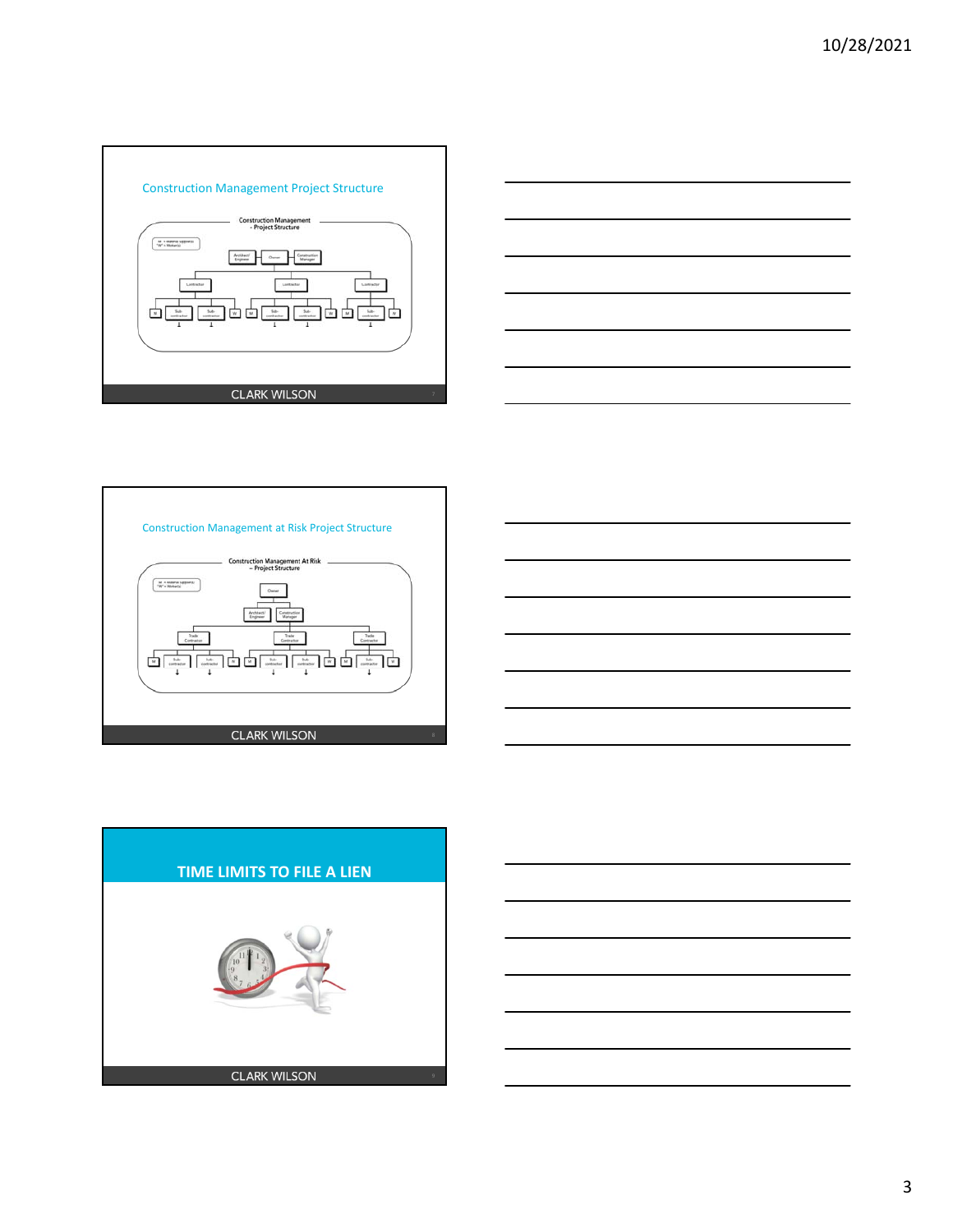### POLL QUESTION:

**Which one of the following events does not trigger the time limit to file a lien:** 

- Issuance of a certificate of completion
- Completion of the head contract
- Issuance of an occupancy permit
- Abandonment of the improvement

## **CLARK WILSON**

### Time Limit to File Lien

- **45 days after earliest triggering event**
- **Most issues surrounding liens relate to the 45‐day period**
- **Triggering Events:**
	- Issuance of a certificate of completion for a contract or subcontract
	- Completion, abandonment or termination of the head contract
	- If no head contract, completion or abandonment of the improvement
	- Transfer of strata lot title from owner‐developer to purchaser

### **CLARK WILSON**

### Time Limits: Certificate of Completion

- **Often misinterpreted**
- **Issued by the payment certifier**
- **Who is the payment certifier:**
	- An architect, engineer or other person identified in the contract or subcontract as the person responsible for payment certification
	- If no payment certifier is identified then the owner acting alone in respect of amounts due to the contractor or the owner and contractor acting together in respect of amounts due to any subcontractor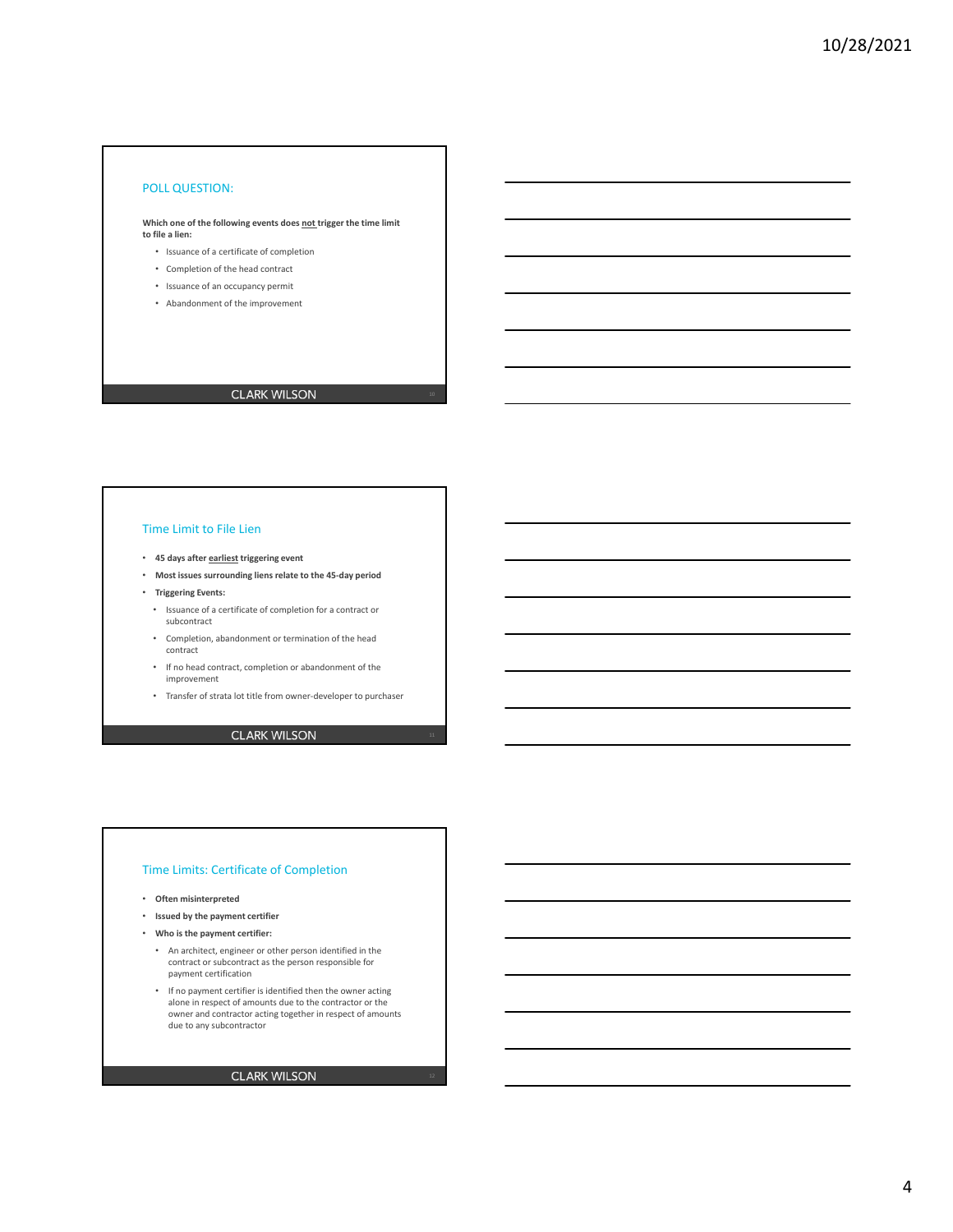#### Time Limits: Certificate of Completion

- **At the request of a contractor or subcontractor, the payment certifier must, within 10 days, determine whether the contract or subcontract has been completed**
- **If the payment certifier determines that the contract or subcontract has been completed, the payment certifier must issue a certificate of completion:**
	- If a certificate of completion is issued, the payment certifier must, within 7 days: deliver a copy of the certificate to the owner, the head contractor (if any) and the person that requested the certificate
	- Deliver a notice of certification of completion to all persons that requested the certificate
	- Post the notice of certification of completion in a prominent place on the improvement
- **Payment certifier could be liable for damages**
- **Does not restart the 45 day clock if already started by another triggering event**

## **CLARK WILSON**

### Certification of Completion: prescribed form

**Form 3,** *Builders Lien Act (Section 7 (10))* **Certification of Completion**

I .......................................................... [name of payment certifier], of ................................... [address], British Columbia, certify that, for the purposes of the *Builders Lien Act*, the following contract or subcontract was completed on ........................................... [month, day, year]: Street address or other description of the land affected by the improvement:

Brief description of the improvement:

Brief description of the contract or subcontract, including the date of the contract and the names of the parties to it:

Signed: ............................................ [signature of payment certifier] Dated ............................................... [month, day, year]

**CLARK WILSON** 

Notice of Certification of Completion: prescribed form **Form 2,** *Builders Lien Act, (Section 7 (4))* **Notice of Certification of Completion** NOTICE: Re .............................................................................. [Name or popular description of project] Take notice that on ............................................ [date] a certificate of completion, or court order to that effect, was issued with respect to a contract (or subcontract) between ................................................. [owner, contractor or subcontractor] and ... [contractor or subcontractor] in connection with an improvement on land described as follows: for the provision of [brief, general description of work done under contract or subcontract]:

All persons entitled to claim a lien under the *Builders Lien Act* and who performed<br>work or supplied material in connection with or under the contract are warned<br>that the time to file a claim of lien may be abridged and s

#### **CLARK WILSON**

5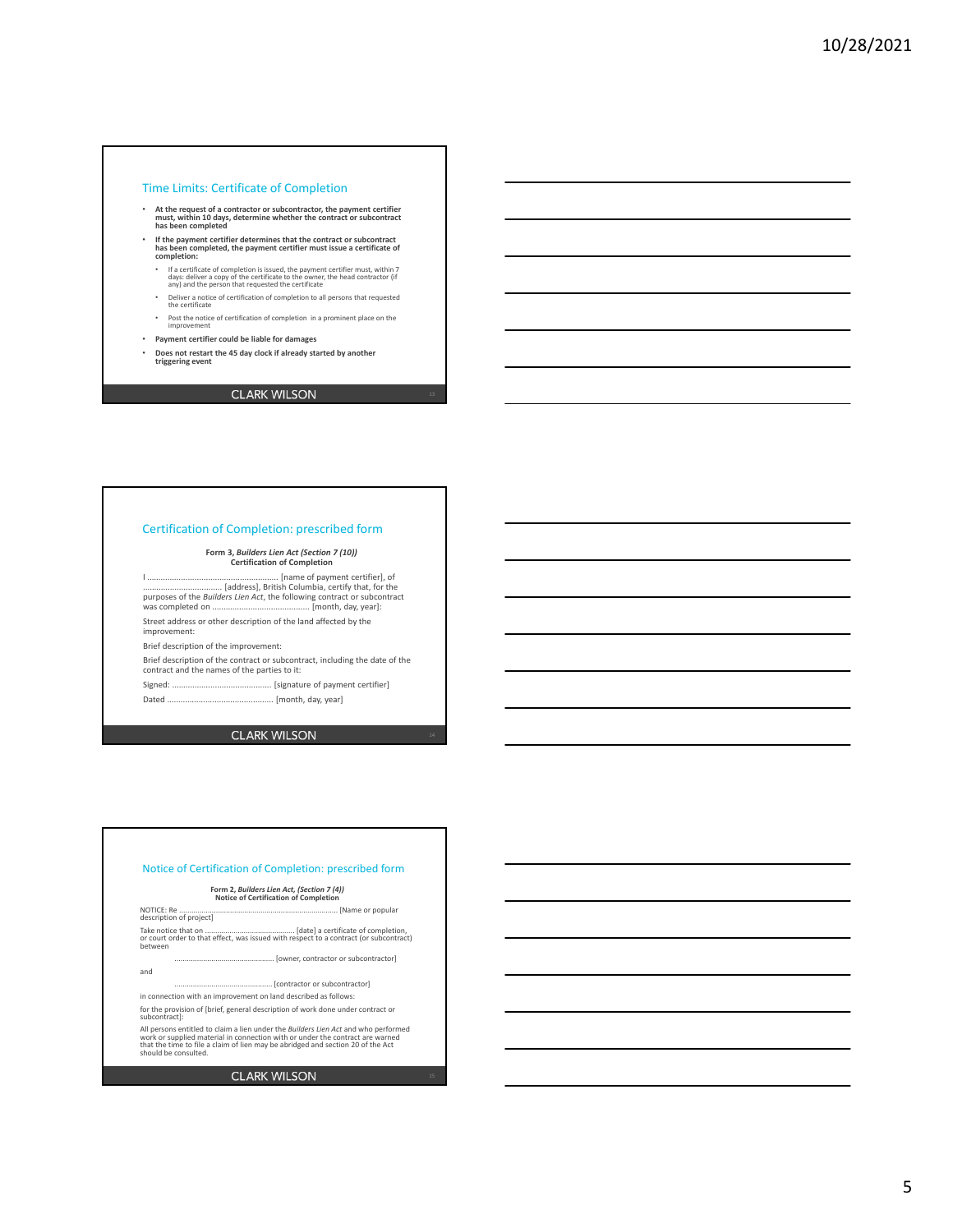### Completion of Head Contract

- **Where no certificate of completion**
- **Completion of the head contract occurs when it is "substantially performed" according to the 3‐2‐1 formula:**

(2) For the purposes of this Act, a head contract, contract or subcontract is substantially performed if the work to be done under that contract is capable of completion or correction at a cost of not more than

(a) 3% of the first \$500 000 of the contract price,

(b) 2% of the next \$500 000 of the contract price, and

(c) 1% of the balance of the contract price.

## **CLARK WILSON**

#### Abandonment of the Head Contract

- **Abandonment is deemed to have occurred if no work takes place in connection with a contract or improvement for 30 days, except for specified reasons:** 
	- (5) For the purposes of this Act, a contract or improvement is<br>deemed to be abandoned on the expiry of a period of 30 days<br>during which no work has been done in connection with the<br>contract or improvement, unless the cause
- **Head contractor's abandonment at issue**
- **Deemed abandonment is a presumption that can be rebutted if it can be shown that the owner and contractor had a real intention to complete**

**CLARK WILSON** 

#### Termination of the Head Contract

- Termination is not defined
- Could be in writing or inferred from the course of dealings between the parties
- Terms of the contract may be relevant to determine if a contract has been terminated
- Only termination of a head contract triggers the 45‐day period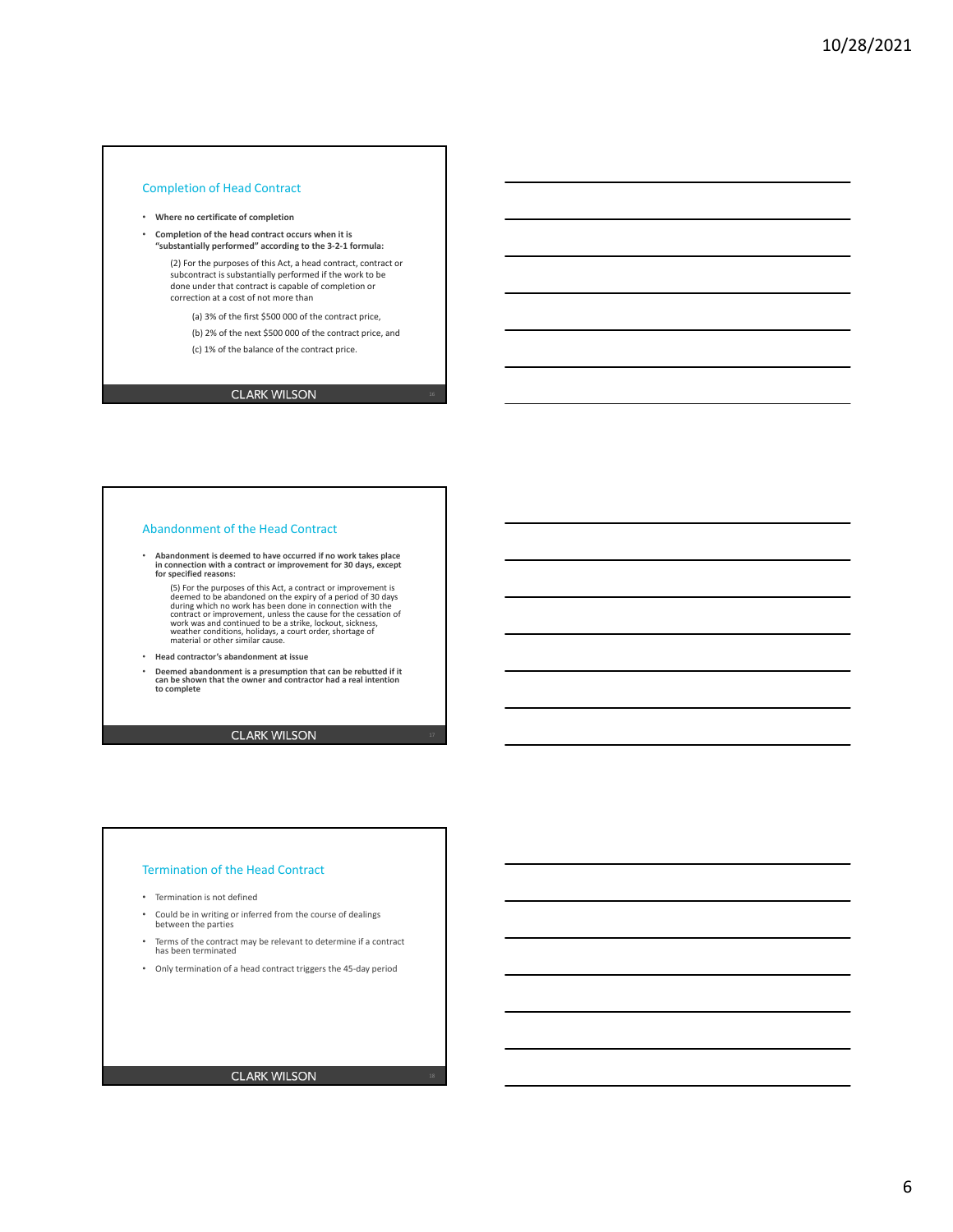### Completion or Abandonment of an Improvement

- Where no certificate of completion or head contract
- Improvement is completed when it is, or a substantial part of it, is in use or ready for use
- See definition of abandonment above
- Abandonment of the owner at issue

## **CLARK WILSON**

### Time Limit: Strata Lots

- **When a owner developer conveys a strata lot to a purchaser, under the** *Strata Property Act* **section 88(1), a claim of lien under the** *Builders Lien Act* **must be filed before the earlier of:**
	- the date on which the time for filing a claim of lien under the *Builders Lien Act* expires
	- the date which is 45 days after the date the strata lot is conveyed to the purchaser

**CLARK WILSON** 

#### Proposed Reforms

- Simpler process to determine when the 45 day period begins
- Reducing the number of separate triggers
- No need to have different triggers depending on whether there is a head contract
- Issuance of an occupancy permit to signify completion discussed and rejected as not all building structures involve occupation
- In the event of abandonment or cessation of work, the act should provide for a "certificate of cessation of work" to be issued by the payment certifier
- Strengthening the certification process
- Require substantial compliance with the prescribed forms
- Abolish the Notice of Certification of Completion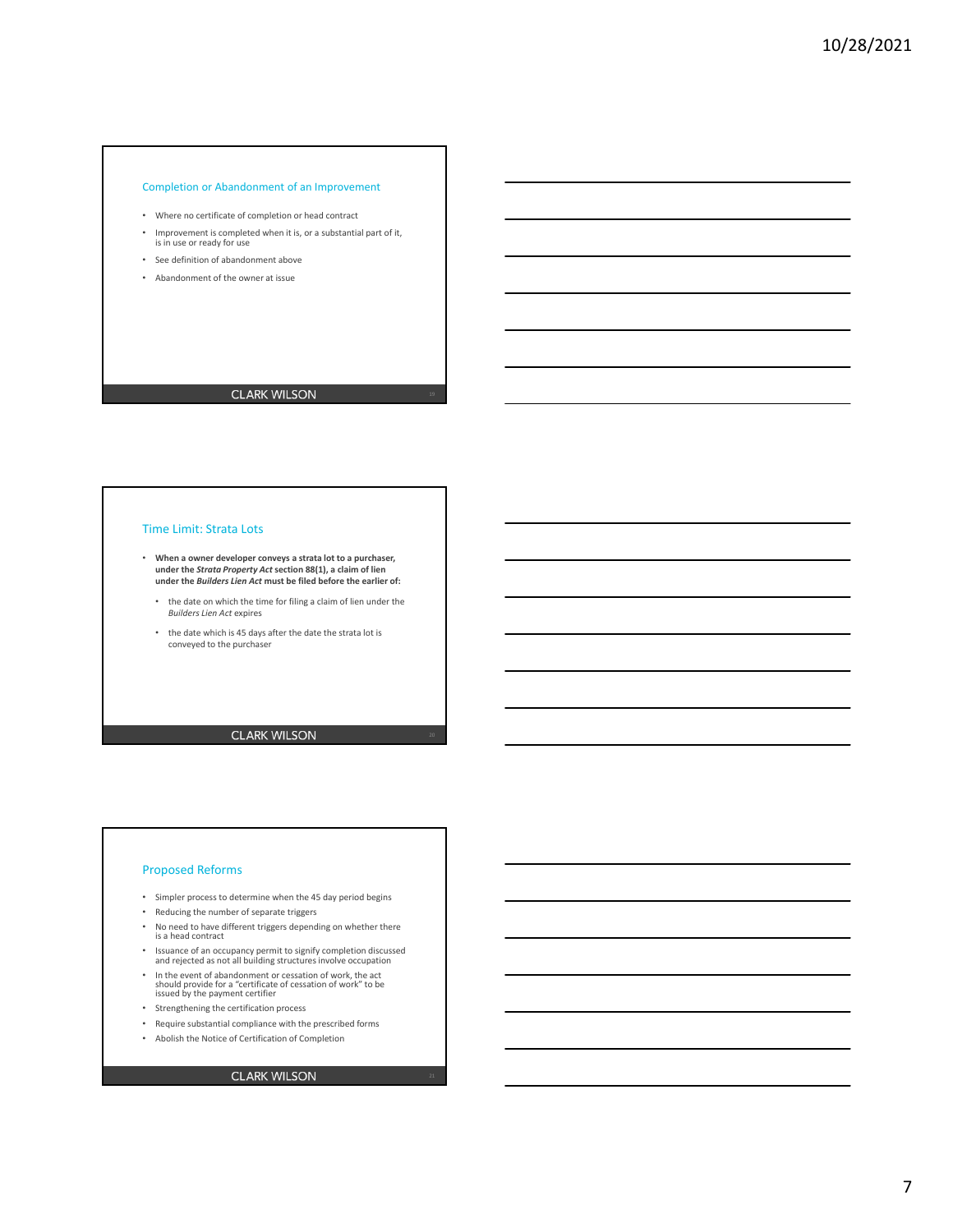



#### What lands are lienable Lienable Lands Non-lienable Lands .<br>• Lands that are NOT registered in the · Lands registered in the land title office or gold land title office or gold commissioners office commissioners office • Provincial crown lands • Federal lands (including Indian reserve lands) • Municipal lands • Highways/ certain ferry properties • Schools and other public • Improvements by the Minister of facilities Forests and forest service roads

**CLARK WILSON** 

#### Special Categories of Lands and Lienable Interests

- Can file lien against registered leasehold interests and easements
- In a phased strata plan, can only file against the strata lots in the phase in which the material was supplied or the work was done
- Where an improvement spans several properties, entitled to file a lien on each of those properties for the full amount of the lien
- Can lien for offsite work when it was an integral and necessary part of the actual physical construction of the improvement: *JVD Installations Inc. v. Skookum Creek Power Partnership et al.*, 2020 BCSC 374.
- Can lien mining properties held under the *Mineral Tenure Act* but many minerals excluded (coal, petroleum, natural gas)
- Mineral Titles Branch maintains a registry of petroleum and natural gas interests and will accept liens but on an information basis only

### **CLARK WILSON**

8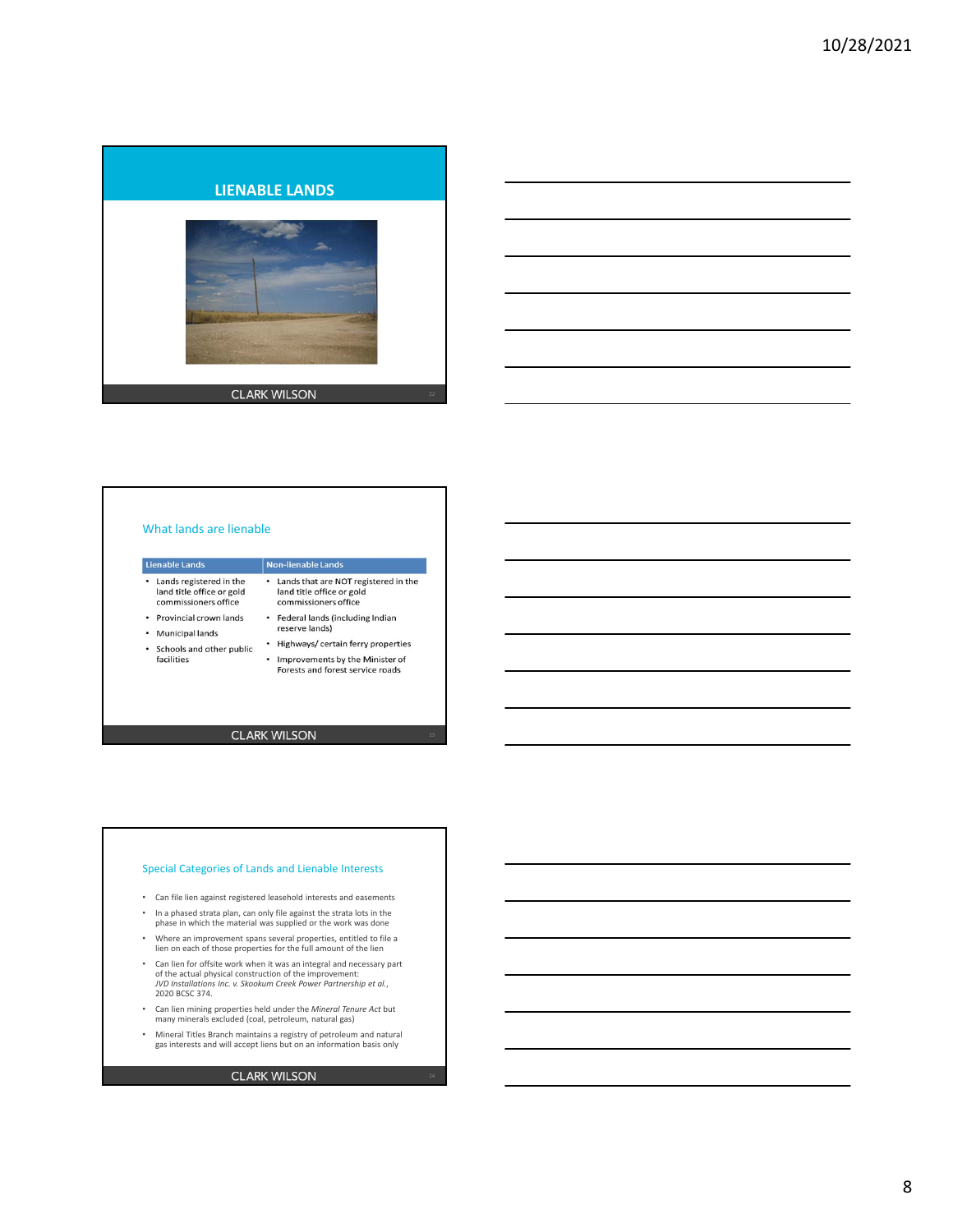### Reforms: liens on unregistered lands and interests

- 94% of land in BC is provincial Crown lands and most of this land is unregistered
- A claim of lien cannot be filed unless the land title office has issued a title for the land – gap in enforceability of lien rights against unregistered lands
- Filing mechanism should be available to file liens against unregistered lands
- Alberta land title offices maintain a record of lien filings against unregistered lands
- Several existing provincial registries may be capable of serving as repositories for liens against unregistered lands

## **CLARK WILSON**





- a. Cost of work performed and unpaid.
- b. Taxes.
- c. Freight costs.
- d. All of the above.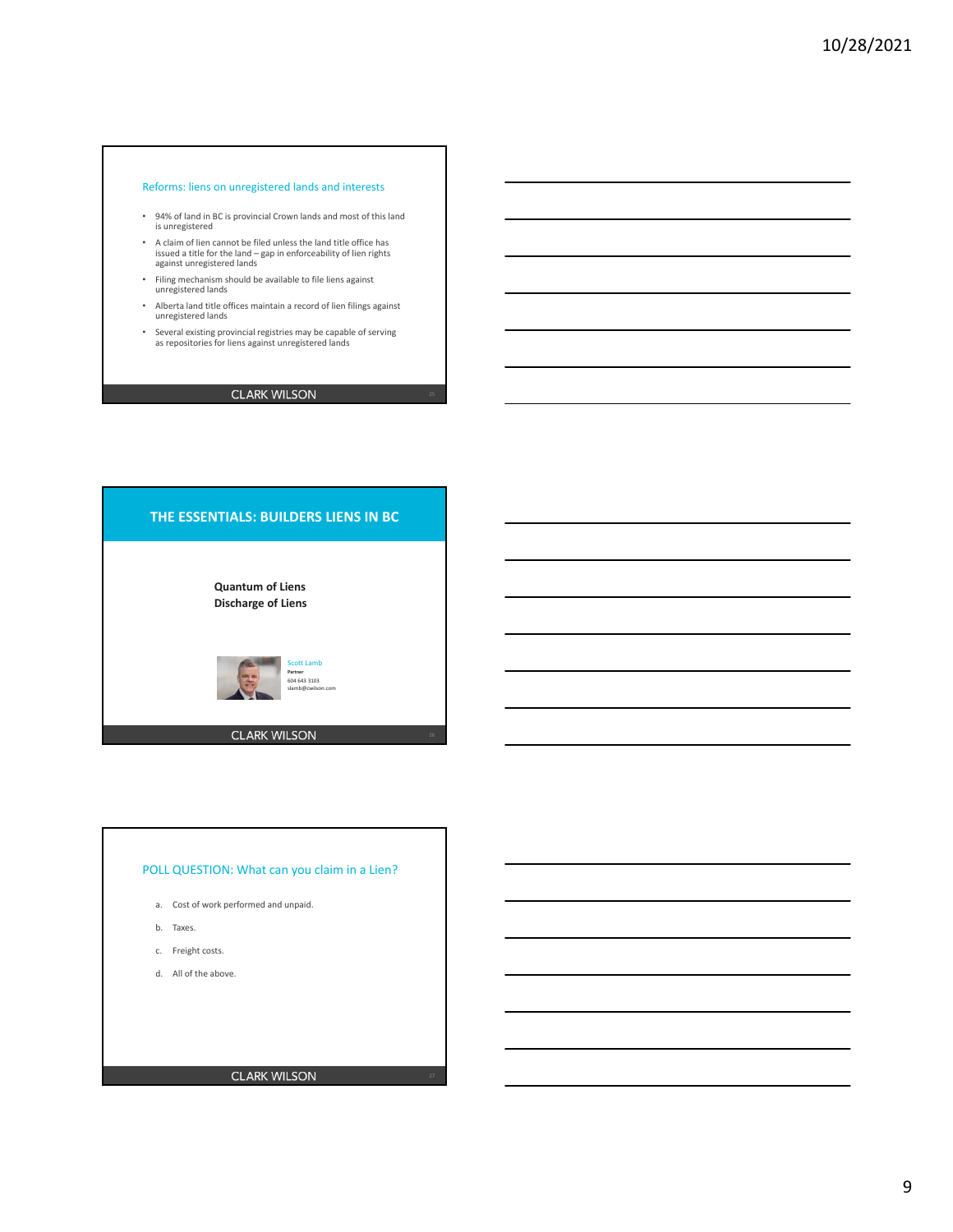



### Price

- A contractor, subcontractor or worker is entitled to a lien for the price of the work and material that is unpaid.
- Cannot claim for the price of the work not yet commenced or materials not yet supplied.
- Can only claim for work actually performed and unpaid.

**CLARK WILSON** 

#### Price

- Unpaid invoices, progress claims and holdback and all work performed and unpaid for.
- Any applicable taxes and any other levy claimable from the customer as part of the price.
- Bond premiums which the customer is responsible.
- Legitimate claims for extra work calculated pursuant to the contract terms or on a *quantum meriut* basis.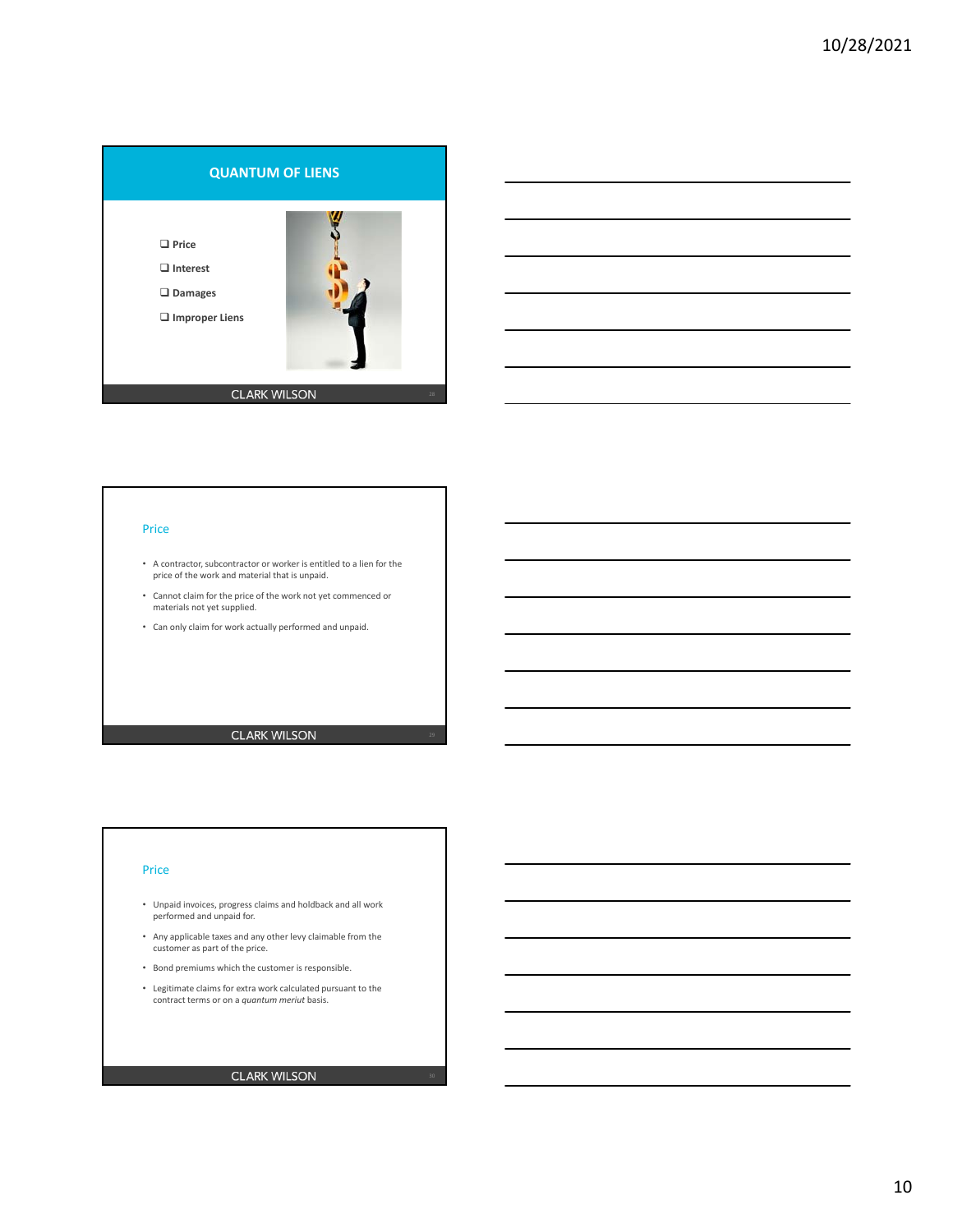#### Price

- Extra work that contributes nothing to the improvement may be disallowed even if the Contract says payment must be made.
- Extra work claim in *quantum meriut* may be allowed even if the Contract did not provide for payment.
- Freight costs for materials that are lienable are properly added to the lien claim.

## **CLARK WILSON**

### Price

- Project management services, interior design services, development manager services may all be found to be lienable services but construction must have commenced at the site.
- However, if the work is done offsite it will only be lienable if the work physically contributes in a direct and essential way to the construction of an improvement on the site.

**CLARK WILSON** 

#### Price

- Claims in liens for profit, overhead and administrative costs are most often seen in claims for extras on a cost‐plus or *quantum meriut* basis.
- Profit, overhead and administrative costs have been found to be a valid part of the lien claim.
- However, overhead and administrative costs must be directly connected to the actual work.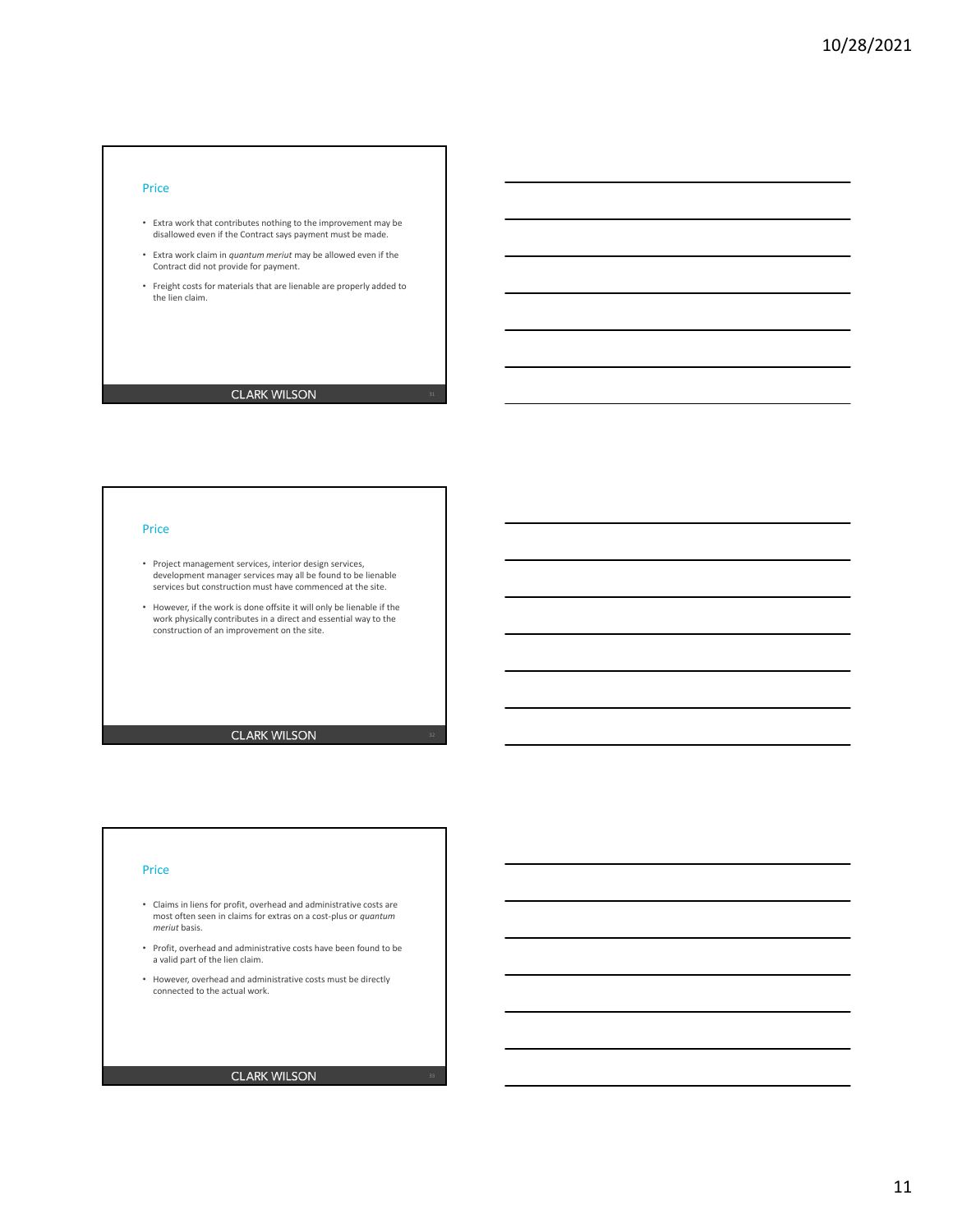#### Interest

- Interest payable under a contract or pursuant to court order interest cannot be claimed in a lien.
- The reason is that a lien claim is a claim *in rem*.
- However, interest can be claimed in a trust claim as it is a right *in personam*.

## **CLARK WILSON**

### Damages

- Often stated that there is no lien claim for damages for breach of contract.
- Because these costs do not relate to the "price of the work or materials" and do not contribute to the value of the improvement.
- However, it is a bit more complicated.

**CLARK WILSON** 

#### Damages

- If the damage claim concerns the price and profits on work taken away from the claimant, these cannot be claimed in a lien.
- However, if the damage claim relates to work actually performed and not paid for, then it may be possible to argue that these claims may be included in a lien. However, this will depend whether the charges are an integral part of the price of the work.
- Delay claims may be claimed in a lien if it can be characterized as failure to fulfill the obligation to pay the value of additional work caused by the delay.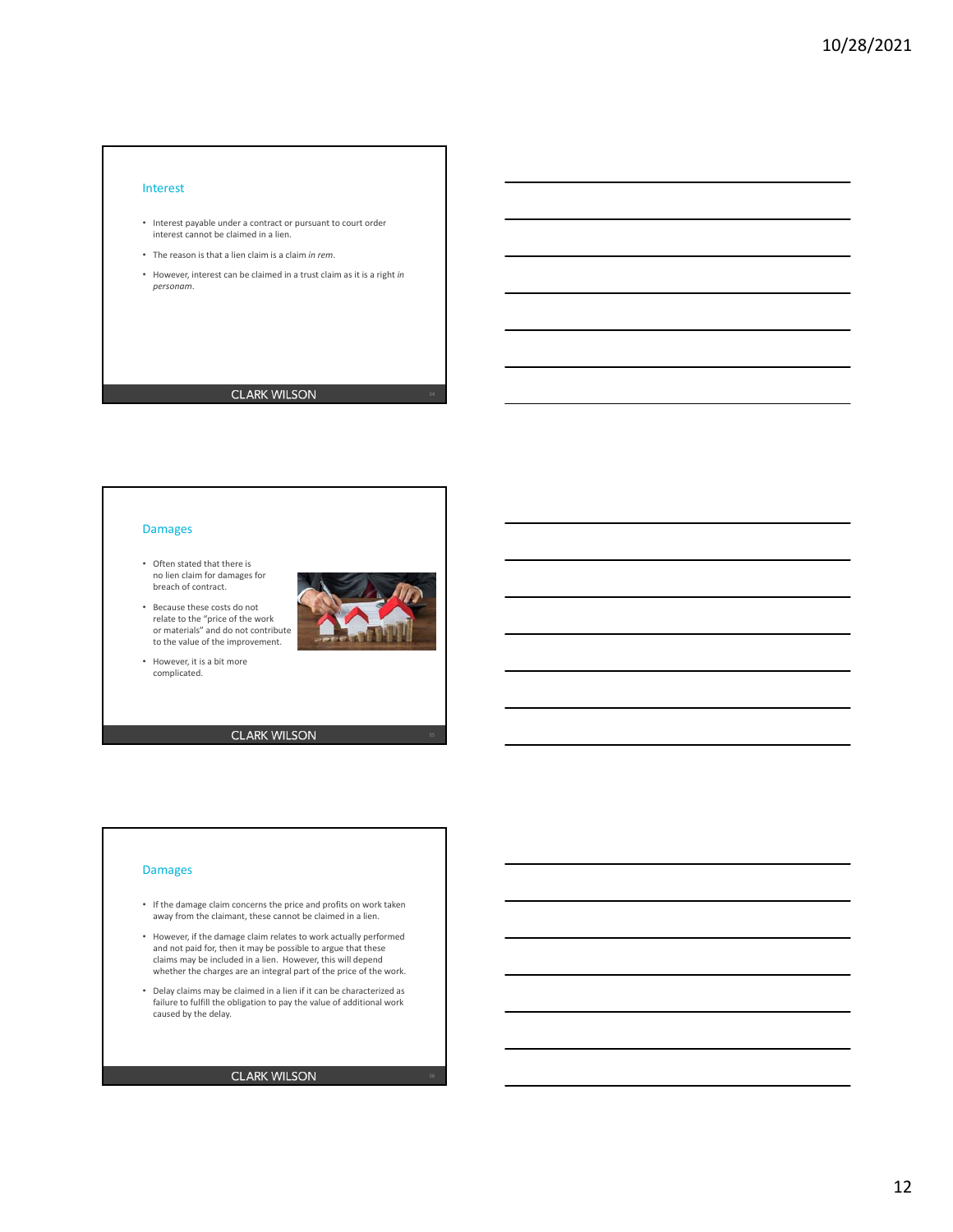### Improper Liens

#### **Section 19**

- If a wrongful lien is filed, then the person who files the lien is liable for costs and damages.
- Applies to wholly invalid liens and not inflated quantum of liens.

#### **Section 45**

- A person who knowingly files an inflated lien is liable to a fine in the amount by which the lien stated claim exceeds the actual claim.
- Must show damages suffered.

## **CLARK WILSON**

### Improper Liens

#### **Abuse of Process.**

- A claim for damages for an inflated lien may be pursued against a lien claim if it amounts to an abuse of process.
- Need to show "wholly unsupported claim" and an "improper ulterior motive".

**CLARK WILSON** 

## **DISCHARGE OF LIENS**

**Section 24 – Disputed Lien Claims**

- **Section 23 Undisputed Lien Claims**
- **Section 25 Clearly Invalid Lien**

**Strata Lots**

**Section 33 – Notice to Commence Action**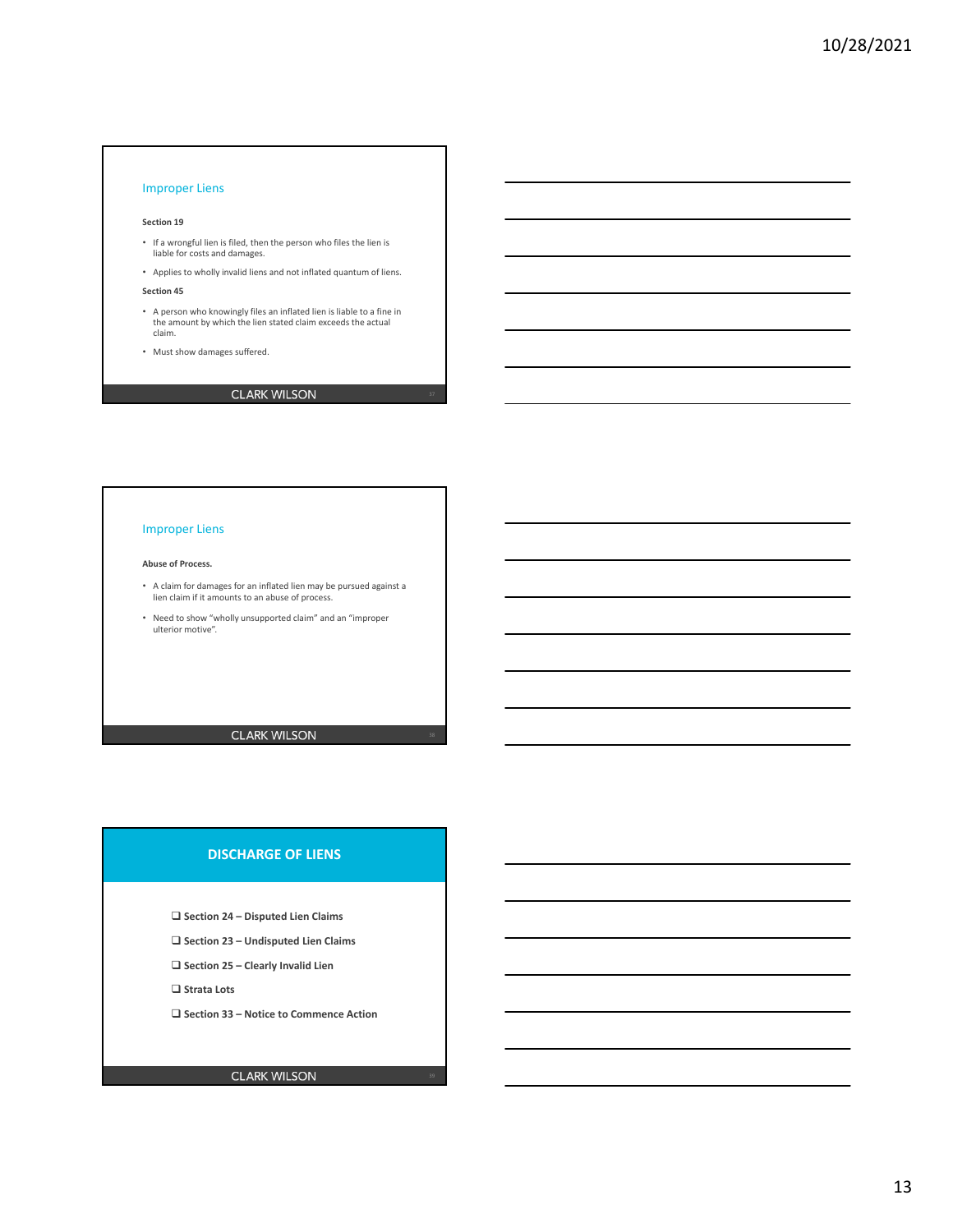### Section 24 – Disputed Lien Claim

- Applicant can clear lien by paying into court "sufficient security" for the lien claim.
- Usually "sufficient security" is the full amount of the lien claim but it can be less.
- Security is paid into court or lawyers trust account and stands in place of the land.
- In order to get the money out of court or the lawyer's trust account, the lien claimant must prove its claim.
- The applicant under section 24 can still dispute the lien claimants' entitlement to lien and payment.

## **CLARK WILSON**

### Section 24 – Disputed Lien Claim

- **Security can be posted in form of:**
	- cash
	- lien bond
	- Letter of Credit.
- **Best practice is to pay security into court.**

**CLARK WILSON** 

#### Section 23 – Undisputed Lien Claim

- **Applicant can discharge a lien by paying into court the lesser of:**
	- a) the total amount of the lien claims, or
	- b) the amount owing from the applicant to the person engage by the applicant, provided that amount is at least equal to the statutory builders lien holdback applicable to the contract or subcontract between them – usually 10% of payments made.
- **On payment, the lien is discharged from title and liability for the quantum of the lien is also discharged.**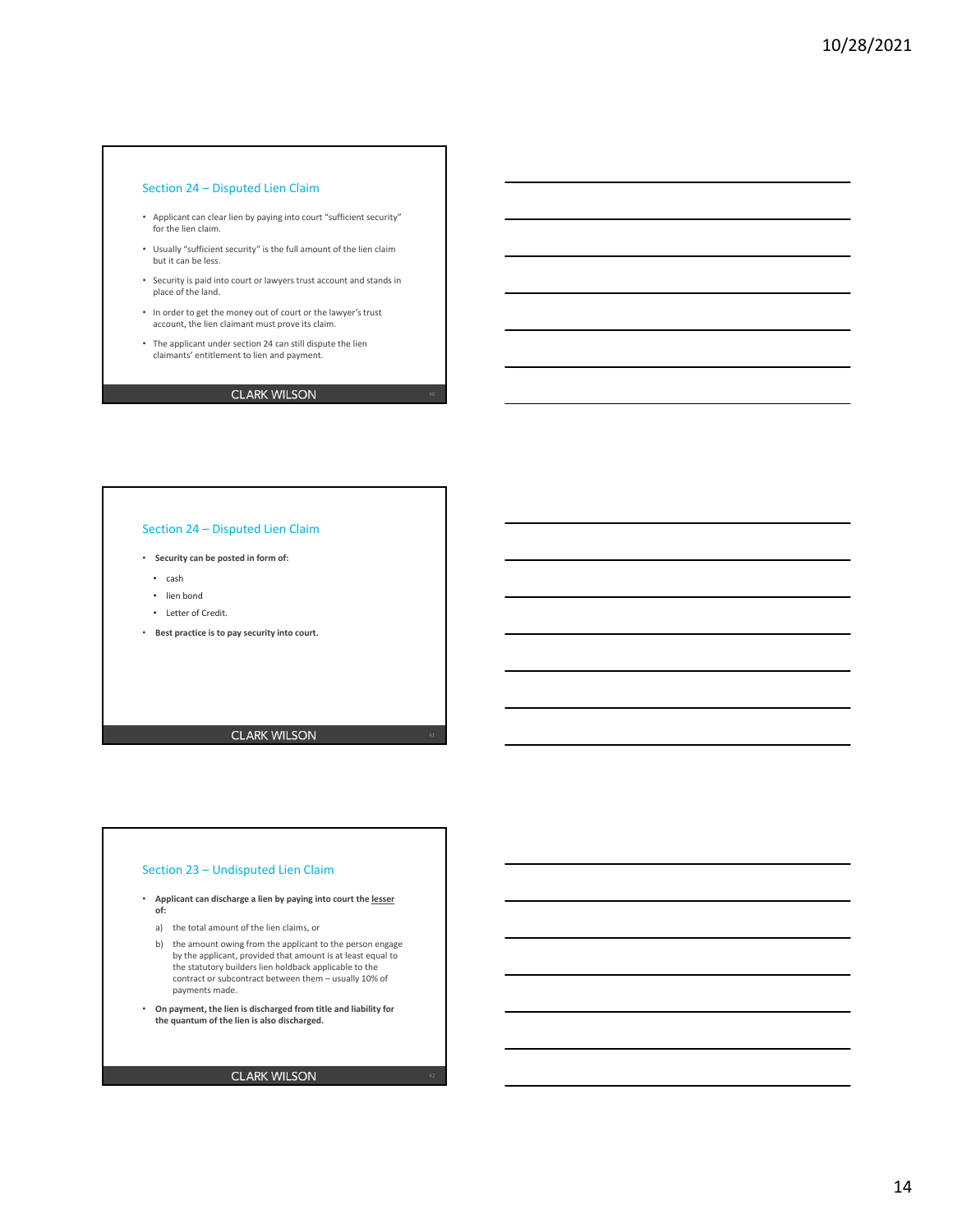### Section 25 – Clearly Invalid Liens

- **Applicant can apply to the court to remove the lien on the basis that :**
	- the lien was filed out of time; or
	- the lien is vexatious, frivolous or an abuse of process (filed against wrong land, for amounts not lienable, etc.)

## **CLARK WILSON**

#### Strata Lots

- **A purchaser of a strata lot can apply to the court to discharge a lien on title and release the purchaser from liability in return for payment into court or the lesser of:**
	- total amount of the liens; and
	- the full amount of the lien holdback retained from the purchase price of 7% of the purchase price.
- **A strata lot owner may utilize an alternative procedure to discharge a lien by payment of the strata lot's share of the amount secured by the lien.**

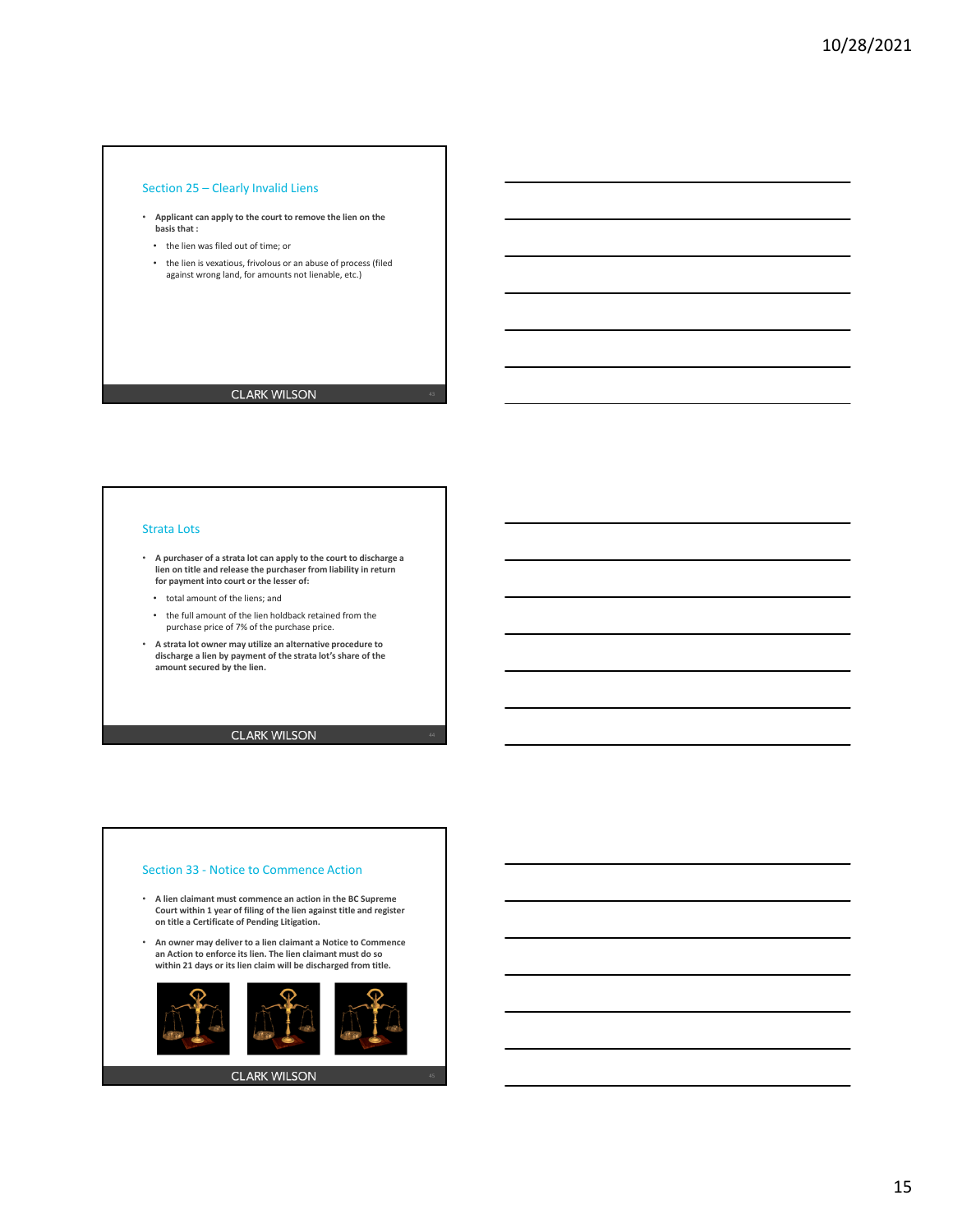## **THE ESSENTIALS: BUILDERS LIENS IN BC**

**The Holdback and Liens against the Holdback Priorities Between Lien Claimants and other Creditors Reforms**





### What is the Holdback?

- **Section 4** *Builders Lien Act***:**
	- 10% of the greater of the value of the work or material as they are actually provided under the contract or subcontract, and the amount of any payment made on account of the contract or subcontract price.
- Funds in holdback account charged with payment of liens and held in trust for the contractor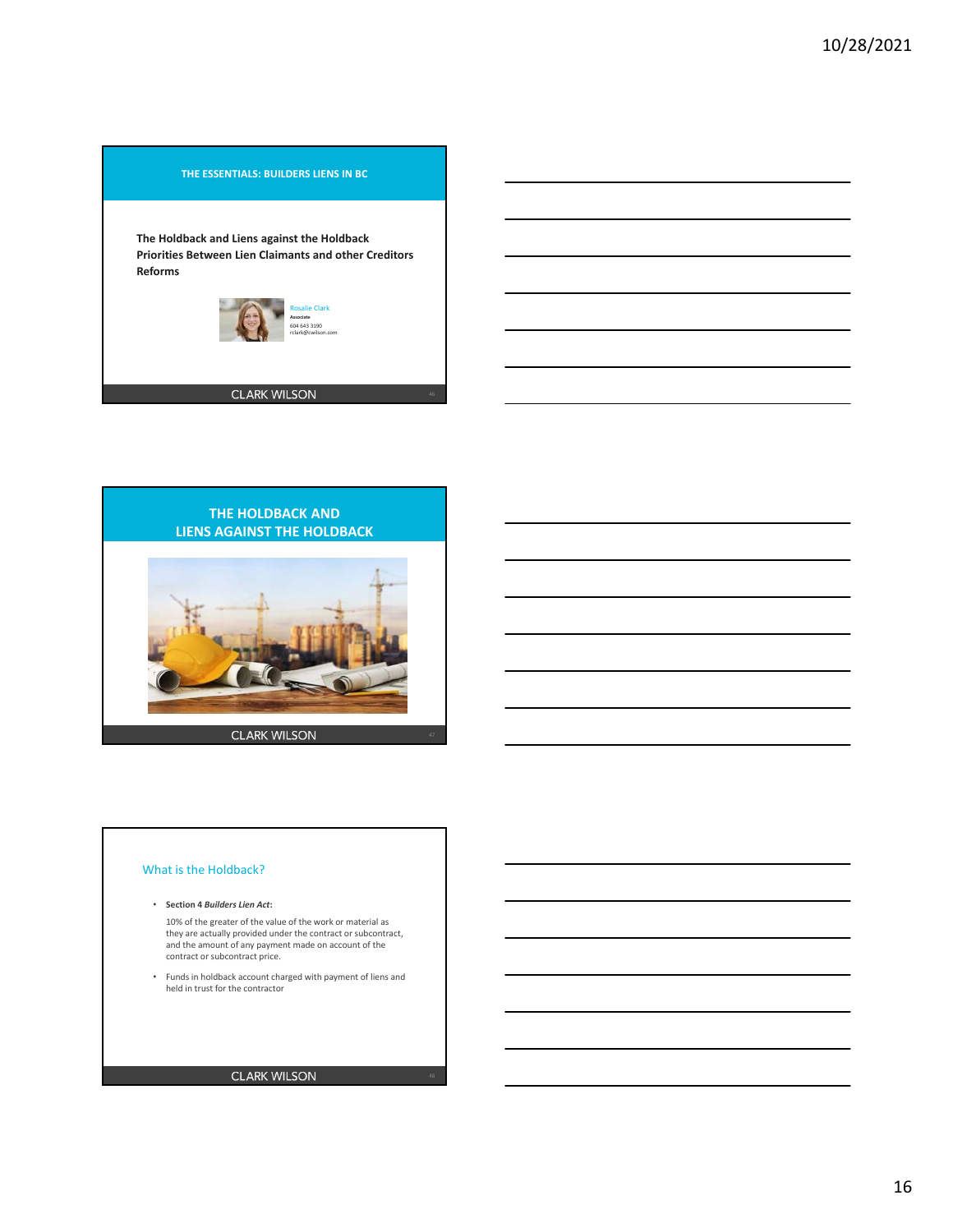## Who Maintains the Holdback?

#### • **Section 4** *Builders Lien Act***:**

Person primarily liable on each contract, and the person primarily liable on each subcontract under which a lien may arise

• Obligation to retain a holdback applies whether or not the contractor or subcontract provides for periodic payments or payment on completion.

## **CLARK WILSON**

### How is the Holdback Held?

- **Section 5 of the** *Builders Lien Act***:** requires an owner to establish a holdback account at a savings institution.
- Different account required for each contract.
- All holdback maintained from payments to be paid into the account.
- Account to be administered with contractor.
- Limited exceptions to maintain Holdback Account. See BC Reg. 265/98 Builders Lien Public Bodies Holdback Account Exemption Regulation

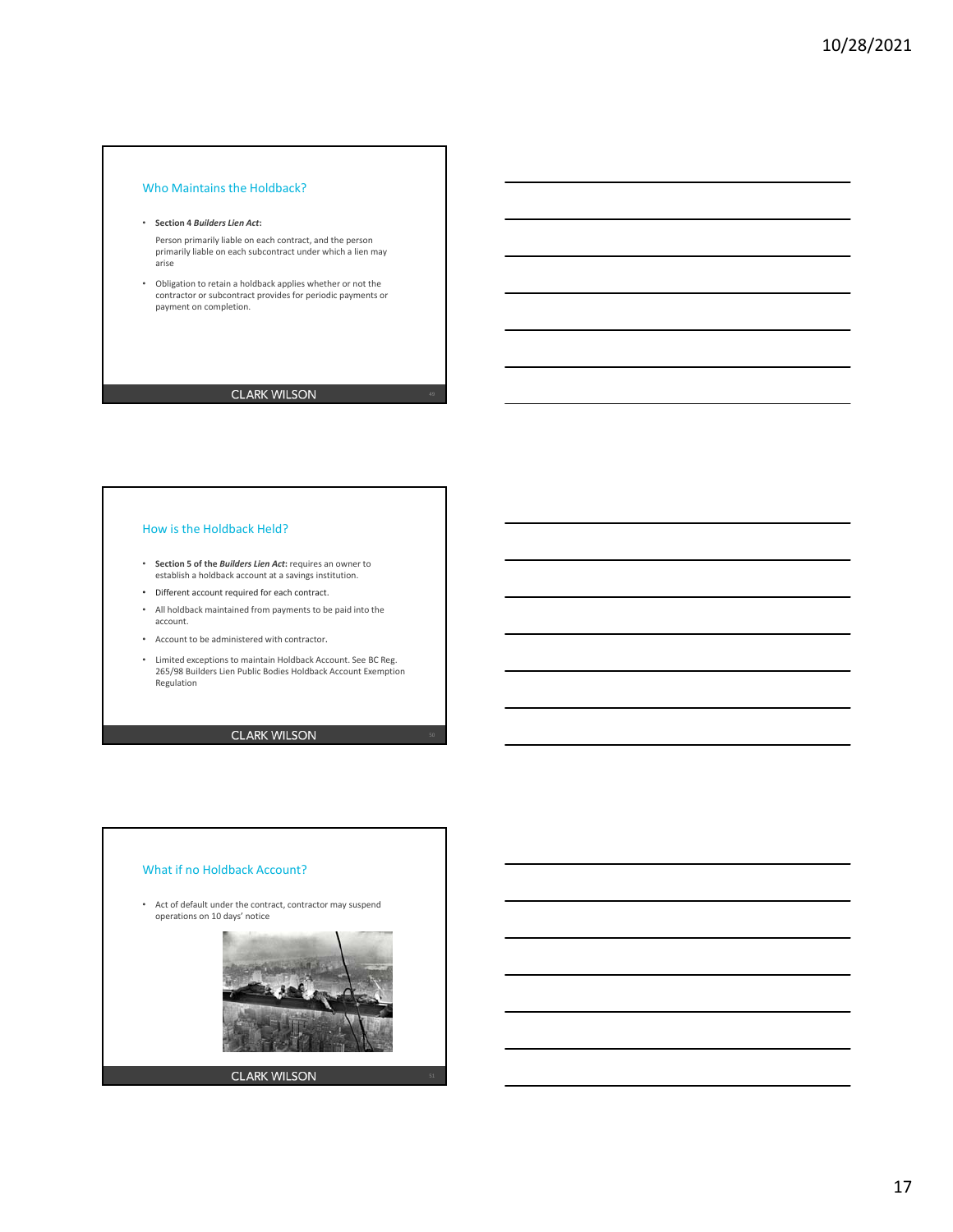## POLL QUESTION: What is a Shimco Lien?

- **Which of the following are true:**
	- A Shimco Lien is separate from a lien against land.
	- A Shimco Lien must be filed within 45 days of substantial completion of the project.
	- A Shimco Lien must be registered in the land title registry.

## **CLARK WILSON**

#### *Shimco Metal Erectors Ltd. v. Design Steel Constructors Ltd.,* 2002 BCSC 238, aff'd 2003 BCCA 193

- **Shimco Lien:** lien against the holdback
- Separate and distinct from the lien against the lands exists only against the holdback funds



**CLARK WILSON** 

#### Pros and Cons of Shimco Lien

- **Pros:**
	- Holdback funds may exist after the 45 day lien limitation period has expired.
	- If time is missed for filing a claim of lien against the lands, lien may be filed against the holdback funds.
- **Cons:**
	- If there is no holdback maintained, or if the holdback is paid out before the Shimco Lien is alleged, no lien against the holdback can arise.
	- *Wah Fai Plumbing & Heating Inc. v. Ma*, 2011 BCCA 26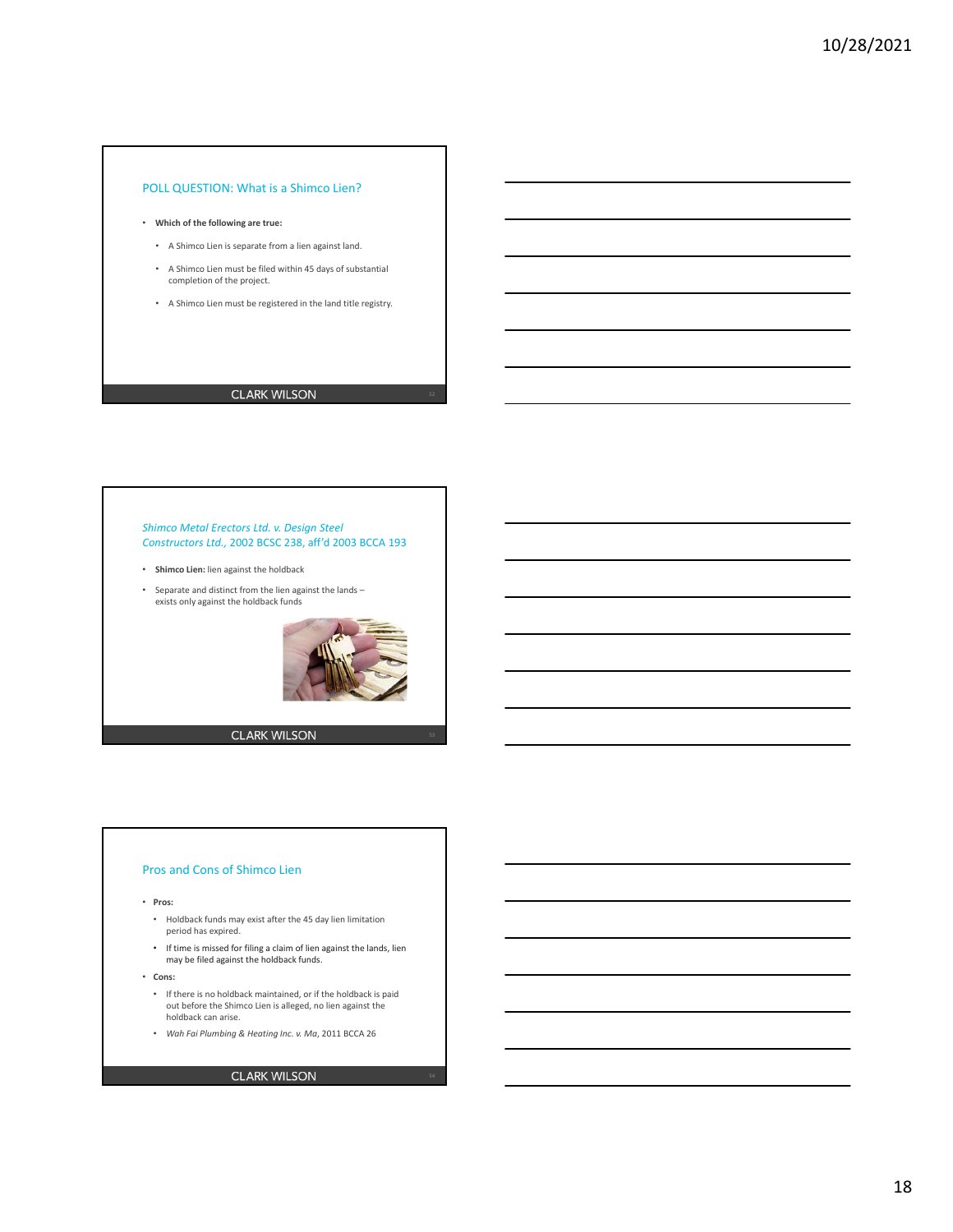## What will become of Shimco Lien?

- Courts have resisted expanding Shimco Lien (following decision in *Wah Fai Plumbing & Heating Inc. v. Ma*, 2011 BCCA 26).
- Prompt Payment Legislation may lead to less circumstances of Shimco Liens arising.

## **CLARK WILSON**



### Priorities Between Lien Claimants and other Creditors: Considerations upon Insolvency

#### **Insolvency:**

- Creditors:
	- Unpaid vendors
	- Banks or financial institutions
	- Subcontractors or suppliers
- Canada Revenue Agency (CRA)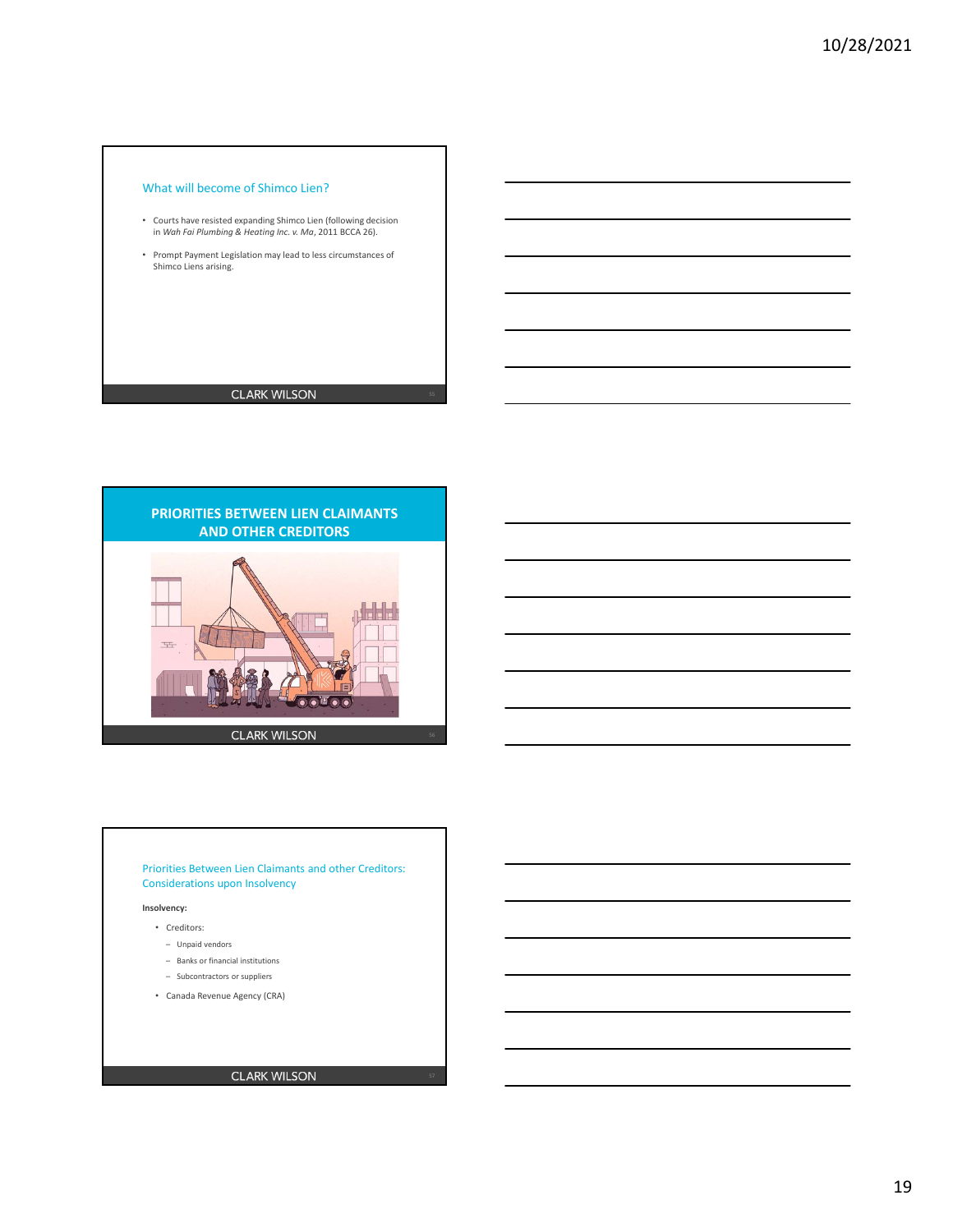#### Priorities Between Lien Claimants and other Creditors: Considerations upon Insolvency (cont'd)

- **What funds are available?**
	- **Holdback Funds**: a statutory trust applies to funds deposited into a holdback account for the contractor (and ultimate payment to all subcontractors and suppliers).
	- **Contract Funds**: funds designated for payment of the contract (funds received by a contractor from the owner in respect of a project) are imbued with a trust for payment of the subcontractors and suppliers.

## **CLARK WILSON**

#### Priorities Between Lien Claimants and other Creditors: Considerations upon Insolvency (cont'd)

#### • **Who has priority?**

- Lien claimants will have priority to funds that can be identified as being held in trust for their benefit.
- Property that is subject to a trust is exempt from bankruptcy proceedings.
- *British Columbia v. Henfrey Samson Belair Ltd.*, [1989] 2 SCR24 confirmed that a "deemed trust" created by provincial statute is not a "trust" for the purposes of the *Bankruptcy Act*.

## **CLARK WILSON**

Priorities Between Lien Claimants and other Creditors: Considerations upon Insolvency (cont'd)

- **When does a trust arise under the** *Builders Lien Act***?**
	- Common law trust requires:
		- certainty of intention
		- certainty of subject matter
		- certainty of objects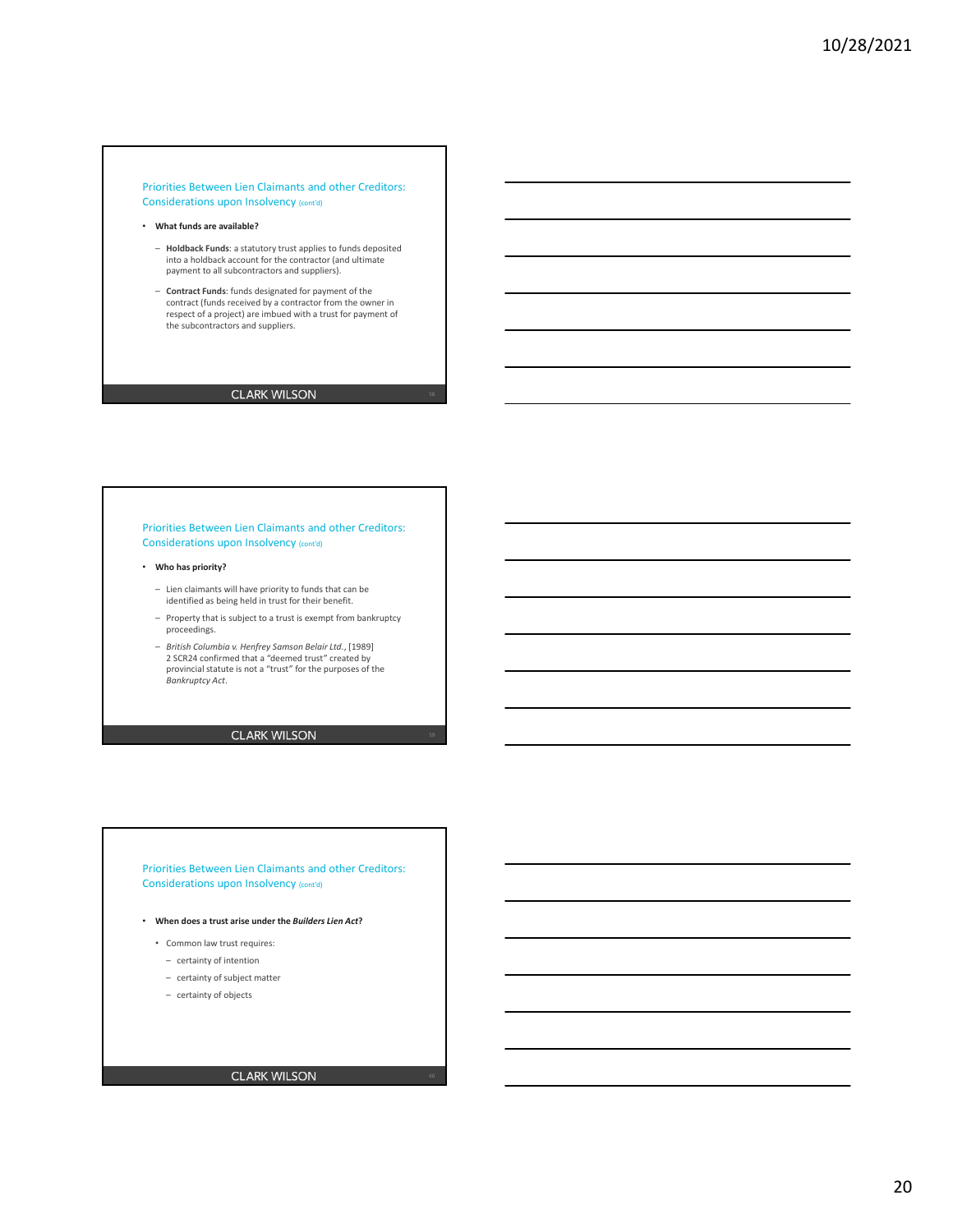#### Priorities Between Lien Claimants and other Creditors: Considerations upon Insolvency

- **When does a trust arise under the** *Builders Lien Act***?** (cont'd)
	- *Re 0409725 B.C. Ltd. (Bankruptcy of)*, 2014 BCSC 1196, 2015 BCSC 561, 2015 BCSC 1221
		- Trustee in bankruptcy of a contractor proposed single procedure<br>to assess, process adjudicate and pay out claims of the bankrupt.<br>The Court was required to determine which of the cash funds<br>held in connection with constr requirements of a trust.

## **CLARK WILSON**



### Reforms: Prompt Payment and Interim Adjudication

- **Lien legislation across Canada is undergoing amendments and reformation.**
- **Ontario:** *Construction Act***, R.S.O. 1990 c. C.30**
	- **July 2018**: amendments to construction lien and holdback rules. – **July 2018**: introduction of prompt payment framework and fast‐ track dispute resolution process for payment.
	- **October 2019**: introduction of adjudication procedures.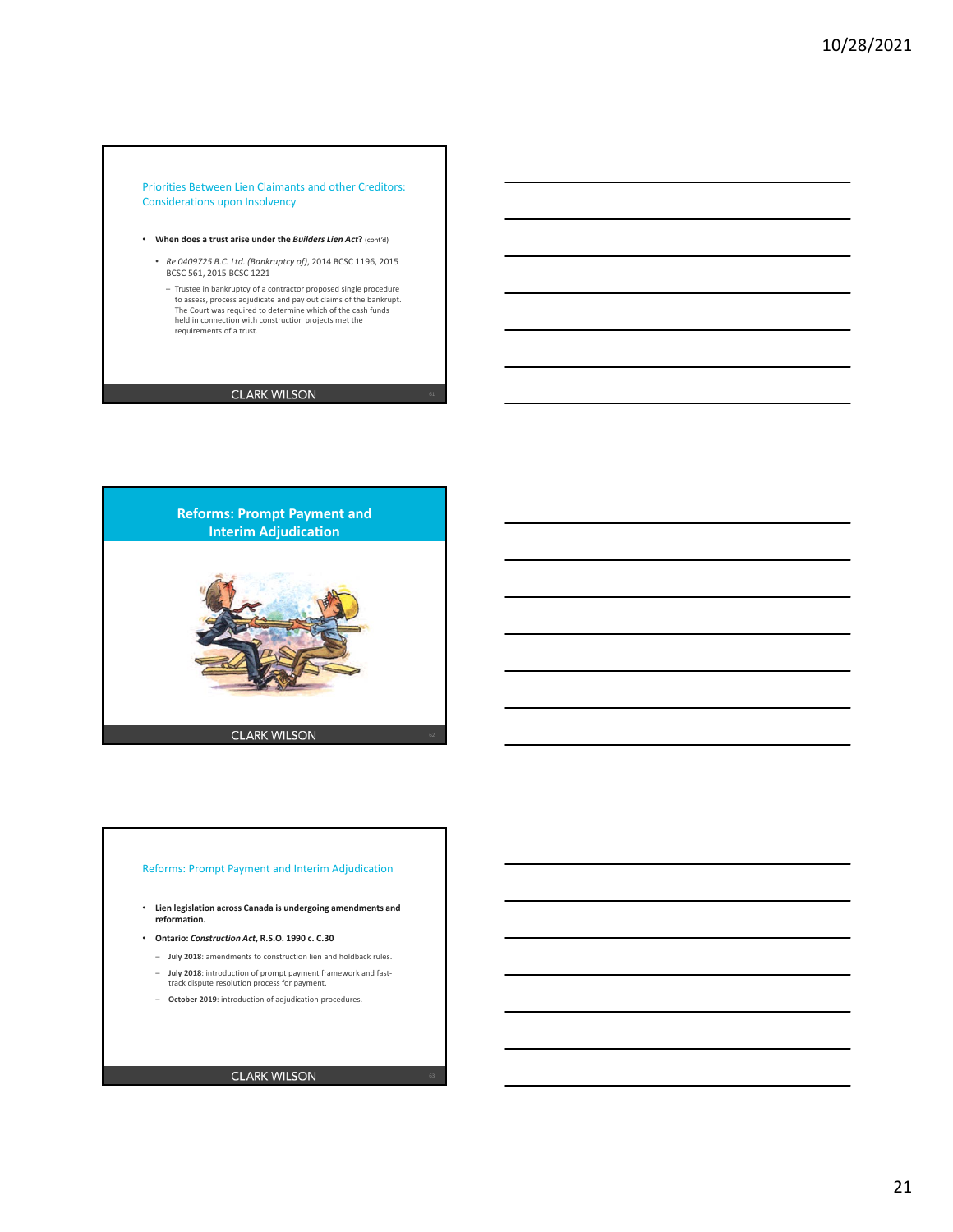### Reforms: Prompt Payment and Interim Adjudication

- **Alberta:** *Builders' Lien (Prompt Payment) Amendment Act, 2020*
	- Received Royal Assent December 9, 2020 not yet in effect.
	- Introduces timelines and rules for payments made by owners to contractors and by contractors to subcontractors.
	- Extends timelines for registering liens (45 to 90 days).
	- Increases amount that can be subject to a lien (\$300 to \$700).
	- Introduces adjudication process.
	- Introduces phased holdback release for multi‐year project.

## **CLARK WILSON**

### Reforms: Prompt Payment and Interim Adjudication

- **Saskatchewan:** *Builders' Lien (Prompt Payment) Amendment Act, 2019* **and** *The Builders' Lien Amendment Regulations***, 2020 SR 92/2020**
- Amendment Act received Royal Assent May 15, 2019 ‐ not yet in effect. – Amendment Regulations filed August 20, 2020 will come in effect on same day as Amendment Act.
- Introduces prompt payment provisions and adjudication procedures.
- Prompt payment and adjudication will not apply to architects,<br>engineers, land surveyors, persons providing services or materials to<br>mine or mineral resources (including exploration, development,<br>production, decommissioni

### **CLARK WILSON**

### Reforms: Prompt Payment and Interim Adjudication

### • **Nova Scotia:** *Builders Lien* **Act, Bill 119**

- Received Royal Assent April 12, 2019 ‐ not yet in effect.
- Introduces prompt payment framework (similar to Ontario).
- Introduces adjudication procedures only for disputes that are "the subject of a notice of non‐payment".